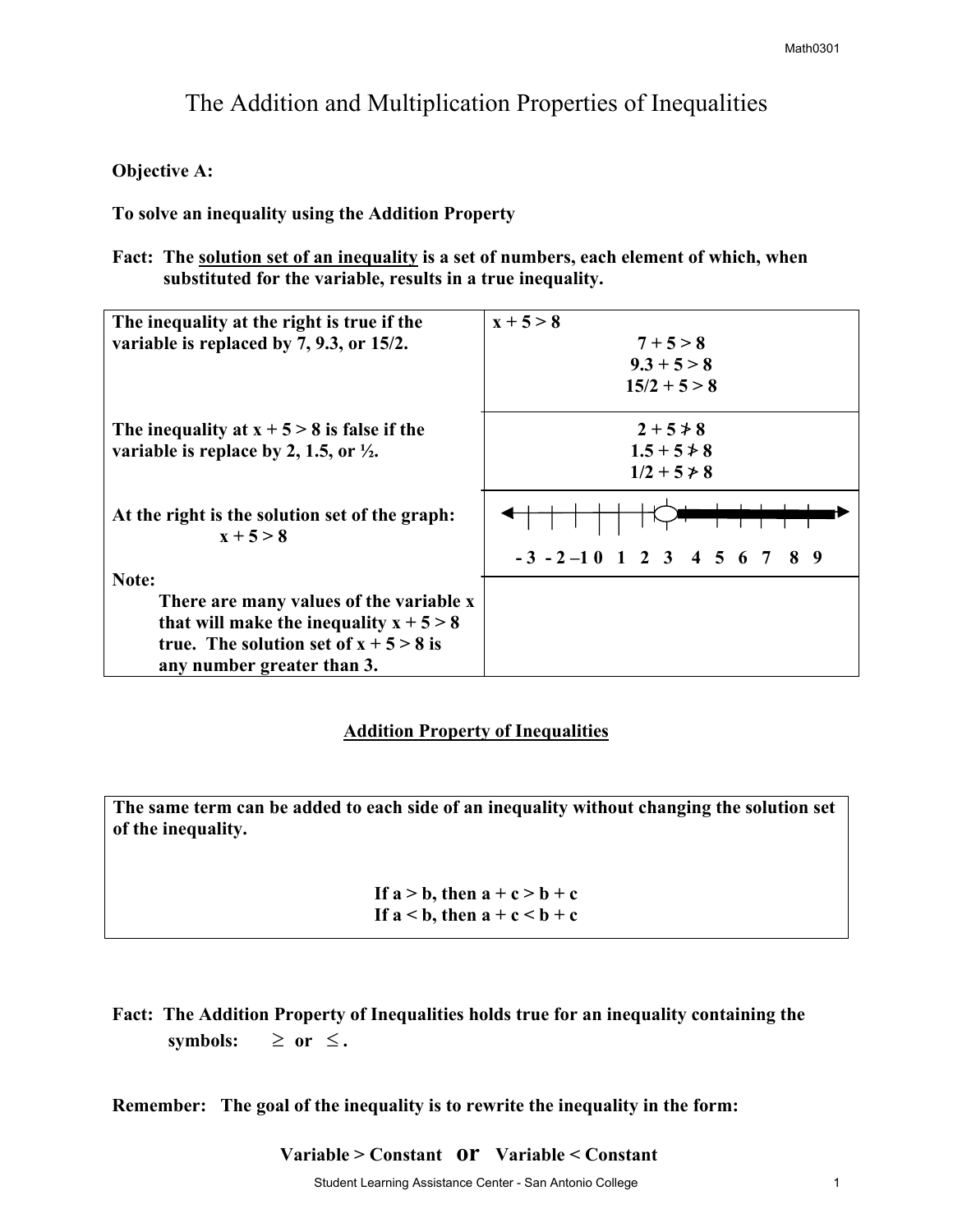#### Math0301

### **The Addition Property of Inequalities.**

**Solve: x – 4 < -3**   $x - 4 < -3$  $x - 4 + 4 < -3 + 4$  • add 4 to each side of the inequality  $x < 1$  **•** simplify

**Graphing the solution set.** 

 **- 3 - 2 –1 0 1 2 3 4 5 6** 

Solve:  $5x - 6 \le 4x - 4$ 

$$
5x-6 \le 4x-4
$$
  
\n
$$
5x-6-4x \le 4x-4x-4
$$
 **subtract 4x from each side of the inequality**  
\n
$$
x-6 \le -4
$$
  **simplify**  
\n
$$
x-6+6 \le -4+6
$$
 **add 6 to each side of the inequality**  
\n
$$
x \le 2
$$
  **simplify**